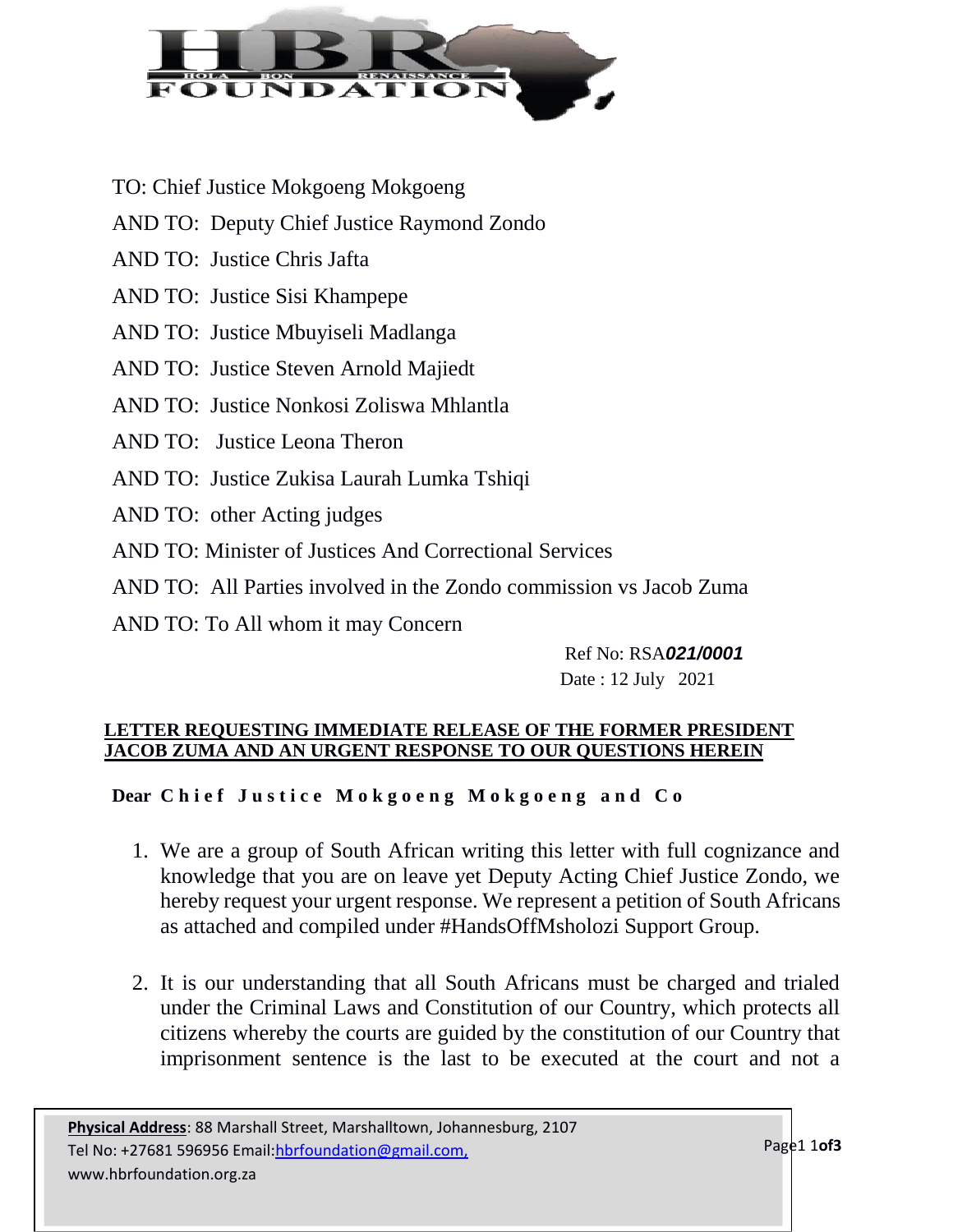

Constitutional Court. However you may support us with rules that permitted the Constitutional Court to issue such sentence.

- 3. It is in that same understanding that we wish to further submit the following requests:
	- a. That Former President Jacob Zuma to be released from prison to avoid the conflict that may arise in the country which will endlessly turn into a chaotic situation just for the expression of the supporters behind him
	- b. It is our understanding that the Constitutional Court is not a criminal court and therefore seek clarity on which rule of the Constitutional Court was used to issue a sentence to arrest Former President Jacob Zuma.
- 4. We further like to bring the Honorable Chief Justice Mogoeng Mogoeng and the Acting Honorable Justice Zondo on another matter that confused us which was executed by the constitutional court member herein referred as Honorable Justice Mogoeng Mogoeng which also left us as South Africans in dismay.
- 5. We take note that Former President Jacob Zuma tendered a resignation letter on the 14th of February 2018 and immediately on the 15th February 2018 Mr. Cyril Ramaphosa was sworn in on National television witnessed by the entire Country. However no explanation was provided by yourself Honorable Justice Mogoeng Mogoeng, as to why you are accepting the resignation of Former President Jacob Zuma while he was sworn in as President and never honored us with the decency to guide us why this can be done outside Parliament where Presidents are sworn in.
- 6. Which constitutional laws, rules and guidelines of South African Parliament permitted yourself to execute such an act prior to the opening of Parliament, where on normal circumstances Presidents, Deputy Presidents and Members of Parliament are sworn on when parliament is open? This will help us to understand that the Constitutional Court and Parliament were never misguided by the politicians of the ANC which is the ruling party of government. That would also clear the rumor that is moving around that Constitutional Court Judges and High Court Judges are captured.
- 7. There is a general sense that the Constitutional Court does as it wishes and does not comply with its own laws and prescripts and has thereby become a law on its own, forever changing and bringing about an imbalance of justice. For the